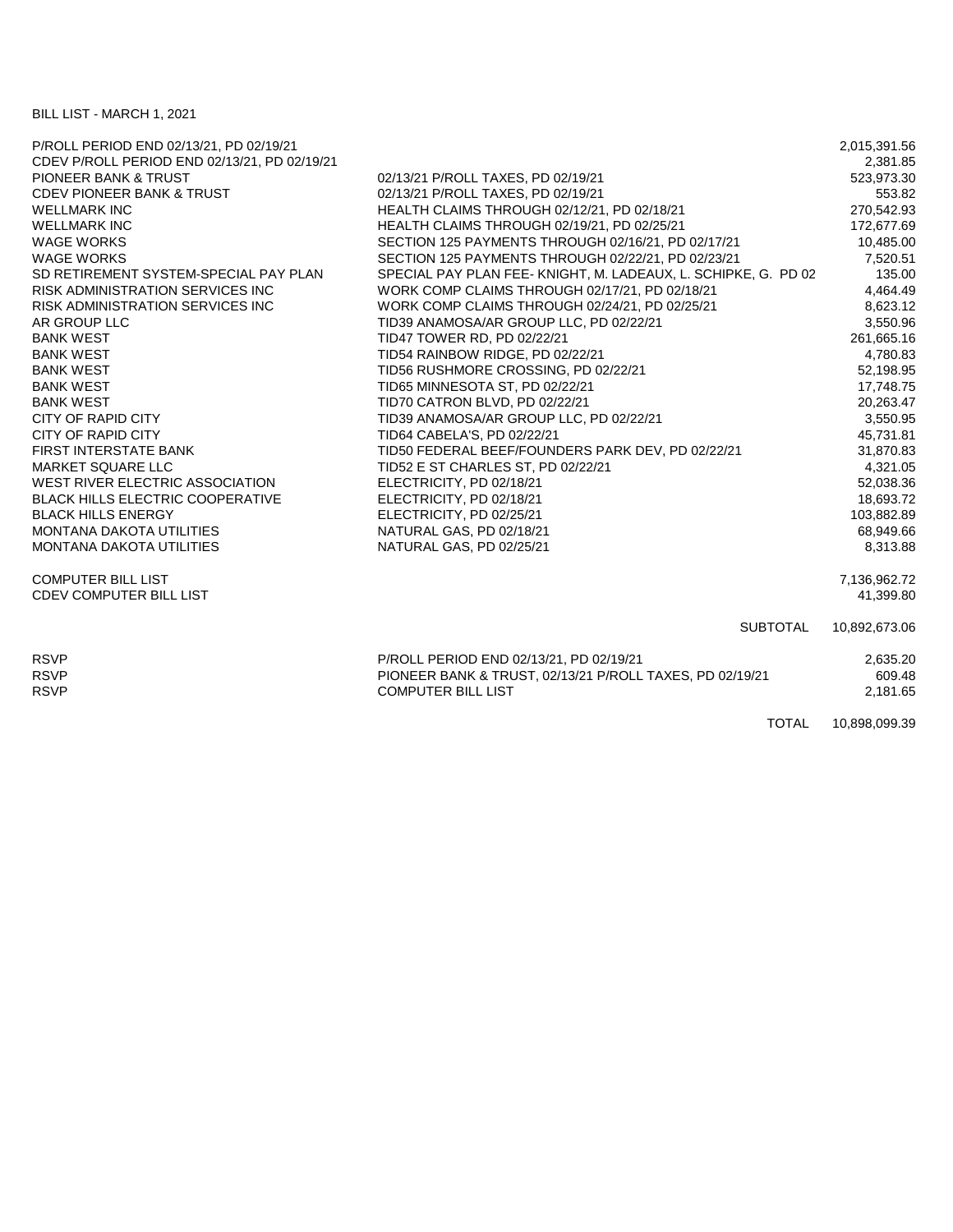## The City of Rapid City Bill List by Vendor - Summary

| <b>Vendor ID</b> | <b>Vendor Name</b>                                | <b>Amount</b> |
|------------------|---------------------------------------------------|---------------|
|                  | 14404 118 MAIN ST LLC                             | 10.51         |
|                  | 37 A & B BUSINESS SOLUTIONS INC                   | 450.90        |
|                  | 12022 A TO Z SHREDDING                            | 91.60         |
|                  | 46 A&B WELDING SUPPLY CO INC                      | 554.31        |
|                  | 2899 A.M. LEONARD INC.                            | 247.67        |
|                  | 8224 ACCENT WIRE-TIE                              | 260.25        |
|                  | 79 ACE HARDWARE-EAST                              | 293.00        |
|                  | 80 ACE HARDWARE-WEST                              | 583.08        |
|                  | 81 ACE STEEL & RECYCLING INC                      | 187.41        |
|                  | 86 ACTION MECHANICAL INC                          | 3103.97       |
|                  | 6242 ACUSHNET COMPANY                             | 7615.43       |
|                  | 90 ADAMS ISC                                      | 28.72         |
|                  | 9041 AIRGAS USA, LLC                              | 410.39        |
|                  | 10220 ALAN JOOS                                   | 150.00        |
|                  | 140 ALEX JOHNSON HOTEL                            | 74.25         |
|                  | 14367 ALL COMMERCIAL FLOORS                       | 48.00         |
|                  | 14377 ALL COMMERCIAL FLOORS                       | 48.00         |
|                  | 151 ALLEGIANT EMERGENCY SERVICES INC              | 1163.95       |
|                  | 164 ALSCO INC                                     | 272.45        |
|                  | 13308 AMAZON CAPITAL SERVICES                     | 5669.49       |
|                  | 179 AMERICAN ENGINEERING TESTING INC              | 341.45        |
|                  | 193 AMERICAN RED CROSS - HEALTH & SAFETY SERVICES | 195.00        |
|                  | 7825 ANIMAL CLINIC OF RAPID CITY                  | 979.70        |
|                  | 14386 ARGUELLO, JOSE                              | 59.85         |
|                  | 14387 ASPEN CONTRACTING INC                       | 53.00         |
|                  | 14397 ASPEN CONTRACTING INC                       | 21.40         |
|                  | 346 BADGER STATE RECOVERY INC                     | 48.90         |
|                  | 10369 BALCO UNIFORMS INC                          | 523.29        |
|                  | 8451 BATTERIES PLUS BULBS                         | 128.95        |
|                  | 497 BENTLEY SYSTEMS INC                           | 182.00        |
|                  | 9218 BIG TEX TRAILERS                             | 505.87        |
|                  | 572 BLACK & VEATCH                                | 23992.98      |
|                  | 9847 BLACK CLOVER ENTERPRISES, LLC                | 931.34        |
|                  | 584 BLACK HILLS BUSINESS SOURCE                   | 1412.78       |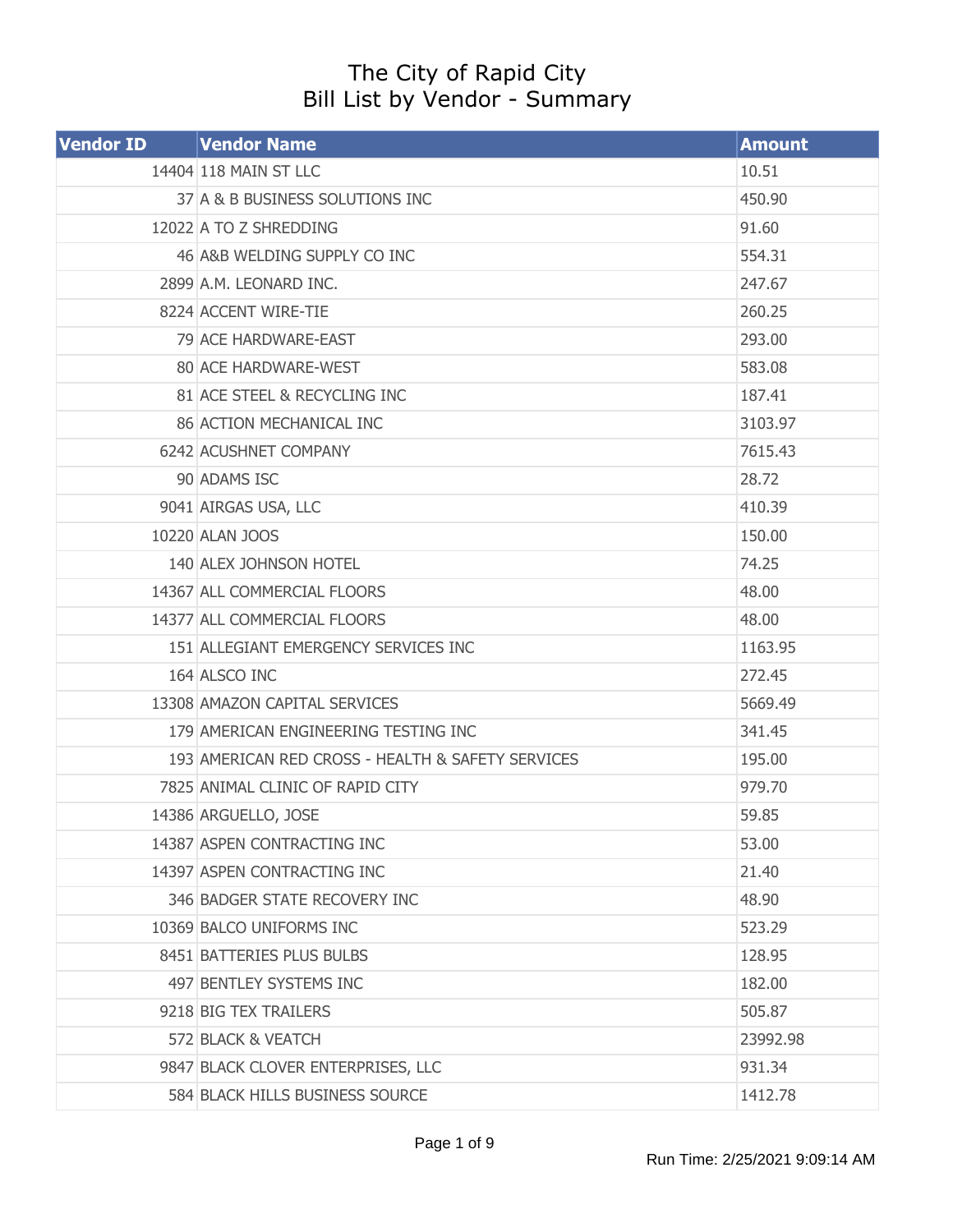| 586 BLACK HILLS CHEMICAL AND JANITORIAL CO INC | 1729.70   |
|------------------------------------------------|-----------|
| 587 BLACK HILLS COMMUNITY BANK NA              | 5338.44   |
| 591 BLACK HILLS ELECTRIC COOP                  | 2360.17   |
| 622 BLACK HILLS ENERGY                         | 124985.61 |
| 618 BLACK HILLS PIONEER                        | 24.95     |
| 8896 BLACK HILLS TENT & AWNING                 | 9.39      |
| 637 BLACK HILLS TRUCK & TRAILER INC            | 208.83    |
| 638 BLACK HILLS URGENT CARE                    | 60.00     |
| 692 BORDER STATES ELECTRIC SUPPLY              | 440.71    |
| 699 BOUND TREE MEDICAL INC                     | 10473.30  |
| 14370 BRINKER, CHRIS                           | 71.64     |
| 14373 BROWN, NICOLE R                          | 36.30     |
| 787 BROWN'S SMALL ENGINE REPAIR                | 17.56     |
| 12502 BUCHER MUNICIPAL NORTH AMERICA INC       | 1471.72   |
| 842 BUTLER MACHINERY CO.                       | 772.76    |
| 868 CALLAWAY                                   | 439.20    |
| 905 CARQUEST AUTO PARTS                        | 930.34    |
| 14409 CATHEDRAL HALL                           | 26.38     |
| 931 CBH COOPERATIVE                            | 13935.67  |
| 943 CENTRAL STATES WIRE PRODUCTS INC           | 3371.25   |
| 14385 CENTURY BUILDERS                         | 66.56     |
| 945 CENTURY BUSINESS PRODUCTS INC              | 187.81    |
| 948 CENTURYLINK                                | 456.33    |
| 8863 CHRIS MOELLER                             | 670.00    |
| 988 CHRIS SUPPLY COMPANY INC                   | 86.95     |
| 1011 CITIZENOBSERVER                           | 4200.00   |
| 1013 CITY OF RAPID CITY                        | 10592.03  |
| 1053 COCA-COLA OF THE BLACK HILLS              | 260.30    |
| 1074 COLOR MYSTIQUE                            | 150,00    |
| 1075 COLORADO CHAPTER OF ICC                   | 70.00     |
| 1113 CONTRACTOR'S SUPPLY INC                   | 1955.17   |
| 8348 COPRO EFP LLC                             | 2177.10   |
| 9890 CORE & MAIN LP                            | 516.78    |
| 1164 CRESCENT ELECTRIC SUPPLY CO               | 4487.88   |
| 1179 CRUM ELECTRIC                             | 9885.48   |
| 1209 D&M AG SUPPLY INC                         | 727.00    |
| 13789 DAKOTA BROTHERS PROPERTIES LLC           | 2200.00   |
| 1239 DAKOTA FLUID POWER                        | 538.89    |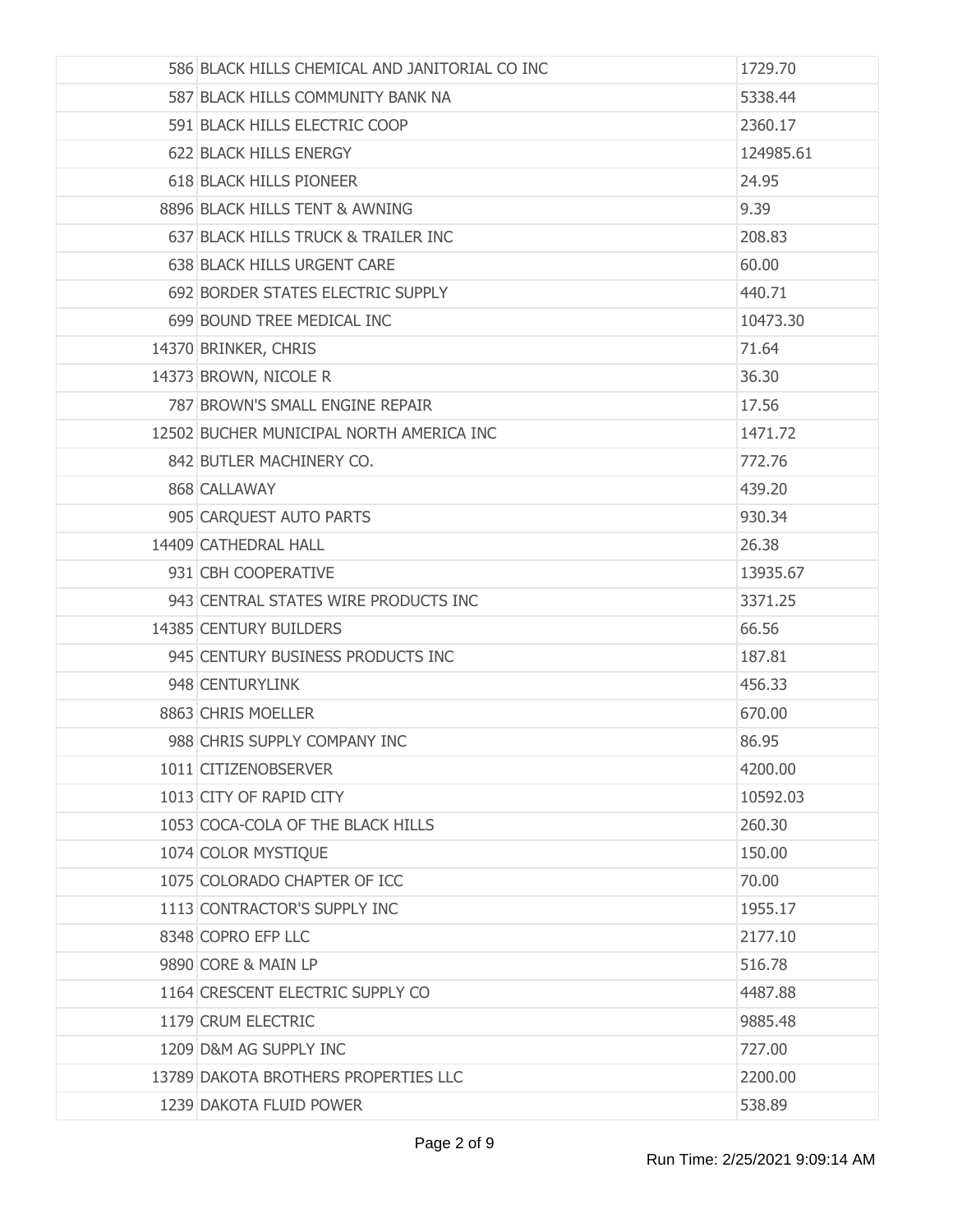| 8747 DAKOTA PLAYGROUND                          | 4305.00   |
|-------------------------------------------------|-----------|
| 1253 DAKOTA Q INTERNET SERVICES                 | 249.95    |
| 8514 DAKOTA RIGGERS & TOOL SUPPLY INC           | 602.22    |
| 1260 DAKOTA SUPPLY GROUP                        | 78.01     |
| 6888 DAKOTA TRUCK & AUTO LLC                    | 1796.25   |
| 14360 DAKOTAS CHAPTER                           | 385.00    |
| 1266 DAKTRONICS INC.                            | 1625.00   |
| 1267 DALE'S TIRE & RETREADING INC               | 1688.78   |
| 11709 DAVID DENELSBECK                          | 250.00    |
| 5257 DENNIS WILABY                              | 220.99    |
| 1380 DIVE RESCUE INTERNATIONAL INC              | 1188.21   |
| 9887 DOG WASTE DEPOT                            | 623.90    |
| 14383 DOLLAR TREE STORE INC #5642               | 150.60    |
| 14366 DRIFTWOOD ESTATES                         | 15.00     |
| 4929 DRS TUCKER KUDRNA HOLEC EYE CARE CENTER    | 100.00    |
| 14355 DUSTIN GRAESSER                           | 33.00     |
| 10027 ECOMPRESSEDAIR                            | 67.50     |
| 8254 ENGINEER SUPPLY LLC                        | 311.20    |
| 1559 ENVIROTECH SERVICES INC                    | 9711.59   |
| 1592 EVERGREEN OFFICE PRODUCTS INC              | 6001.95   |
| 1594 EVIDENT CRIME SCENE PRODUCTS               | 54.50     |
| 1599 EXHAUST PROS OF RC INC.                    | 250.00    |
| 13426 EXPERIAN INFORMATION SOLUTIONS INC        | 44.35     |
| 1627 FASTENAL COMPANY                           | 2174.01   |
| 1631 FBI NATIONAL ACADEMY ASSOCIATES INC        | 330.00    |
| 1633 FEDERAL EXPRESS CORPORATION                | 553.01    |
| 1639 FELSBURG HOLT & ULLEVIG                    | 10609.16  |
| 1647 FERBER ENGINEERING                         | 40.00     |
| 1698 FISK LAND SURVEYING & CONSULTING ENGINEERS | 80.00     |
| 14122 FLOOR AND HOME CARPET ONE                 | 1416.00   |
| 12292 FLOYD'S TRUCK CENTER                      | 191932.56 |
| 1728 FMG INC.                                   | 74573.60  |
| 14422 FRANK P BOYLE                             | 40400.00  |
| 11110 FRANKLIN ENGINEERS & CONSULTANTS LLC      | 2672.50   |
| 14368 FREAR, GEORGE                             | 102.20    |
| 1795 FRONTIER AUTO GLASS LLC                    | 710.00    |
| 1820 G&H DISTRIBUTING INC.                      | 200.40    |
| 14408 GABRIELSON, AMANDA                        | 27.73     |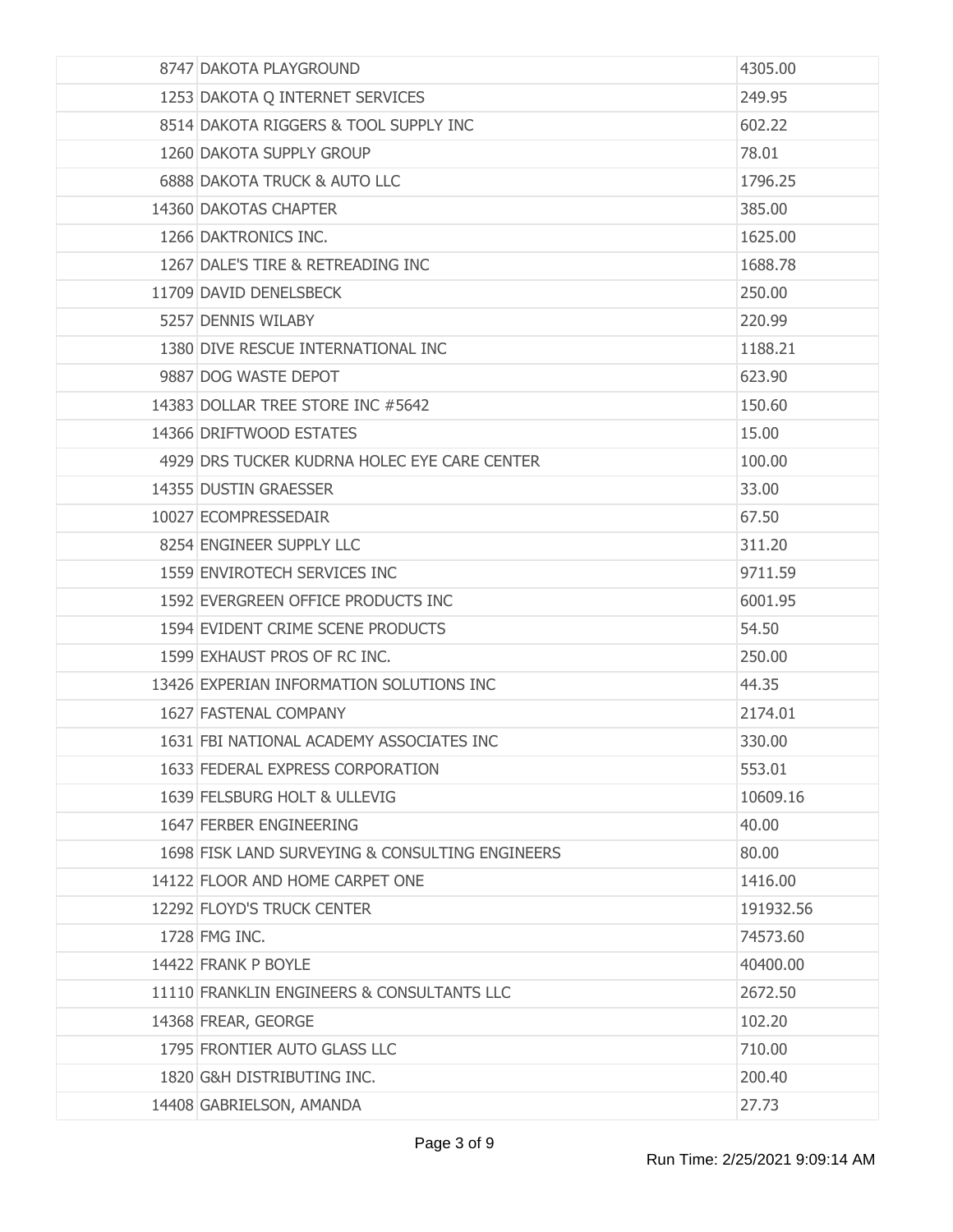| 1831 GALLS INCORPORATED                             | 1289.95  |
|-----------------------------------------------------|----------|
| 1922 GODFREY BRAKE SERVICE & SUPPLY INC             | 1867.02  |
| 14017 GOING FOR BROKE LLC                           | 943.70   |
| 1924 GOLDEN WEST TECHNOLOGIES INC                   | 2496.93  |
| 13332 GRATE INTERPRETING LLC                        | 60.00    |
| 1975 GREAT HARVEST BREAD COMPANY                    | 96.25    |
| 1979 GREAT WESTERN TIRE INC.                        | 24.95    |
| 2000 GRIMM'S PUMP SERVICE INC                       | 3878.85  |
| 14384 GROSINGER, PAULA                              | 1215.68  |
| 10515 H&S UNIFORMS AND EQUIPMENT LLC                | 109.00   |
| 10847 HANDYMAN AL LLC                               | 477.84   |
| 2132 HARVEYS LOCK SHOP INC                          | 379.73   |
| 2149 HAWKINS CHEMICAL INC                           | 5294.32  |
| 14322 HEALTHY PAWS                                  | 40.00    |
| 9792 HEIMAN INC                                     | 498.55   |
| 12040 HELP/SYSTEMS LLC                              | 2136.18  |
| 7104 HENNEN EQUIPMENT INC                           | 5267.94  |
| 2207 HENRY SCHEIN INC                               | 1853.06  |
| 14262 HOFFMAN, DON                                  | 48.09    |
| 5925 HOLIDAY COMPANIES                              | 366.00   |
| 2305 HOLSWORTH & SON INC., G.J                      | 982.50   |
| 2319 HORNUNGS PRO GOLF                              | 2309.38  |
| 2361 HUMANE SOCIETY OF THE BLACK HILLS              | 26696.25 |
| 7504 IMAGEALL LLC                                   | 67.30    |
| 2409 INDOFF INC                                     | 1053.10  |
| 6180 INTERNATIONAL ASSOCIATION OF CHIEFS OF POLICE  | 620.00   |
| 2453 INTERSTATE BATTERIES INC                       | 708.65   |
| 14189 INTERSTATE DISTRIBUTION AND MANUFACTURING INC | 1040.54  |
| 8651 INTOXIMETERS INC                               | 100.00   |
| 12036 IPS GROUP INC                                 | 7645.18  |
| 2512 JENNER EQUIPMENT CO                            | 385,88   |
| 2526 JERRY'S CAKES SHAKES & BAKE                    | 19.00    |
| 9864 JESSE BEAN                                     | 46.00    |
| 13773 JOHN FARRELL                                  | 119.17   |
| 2552 JOHNSON CONTROLS INC                           | 1253.00  |
| 14398 JOHNSON, VALERIE                              | 116.26   |
| 14378 JOST PROPERTIES LLC                           | 36.98    |
| 14320 JUSTIN M WARNER                               | 40.00    |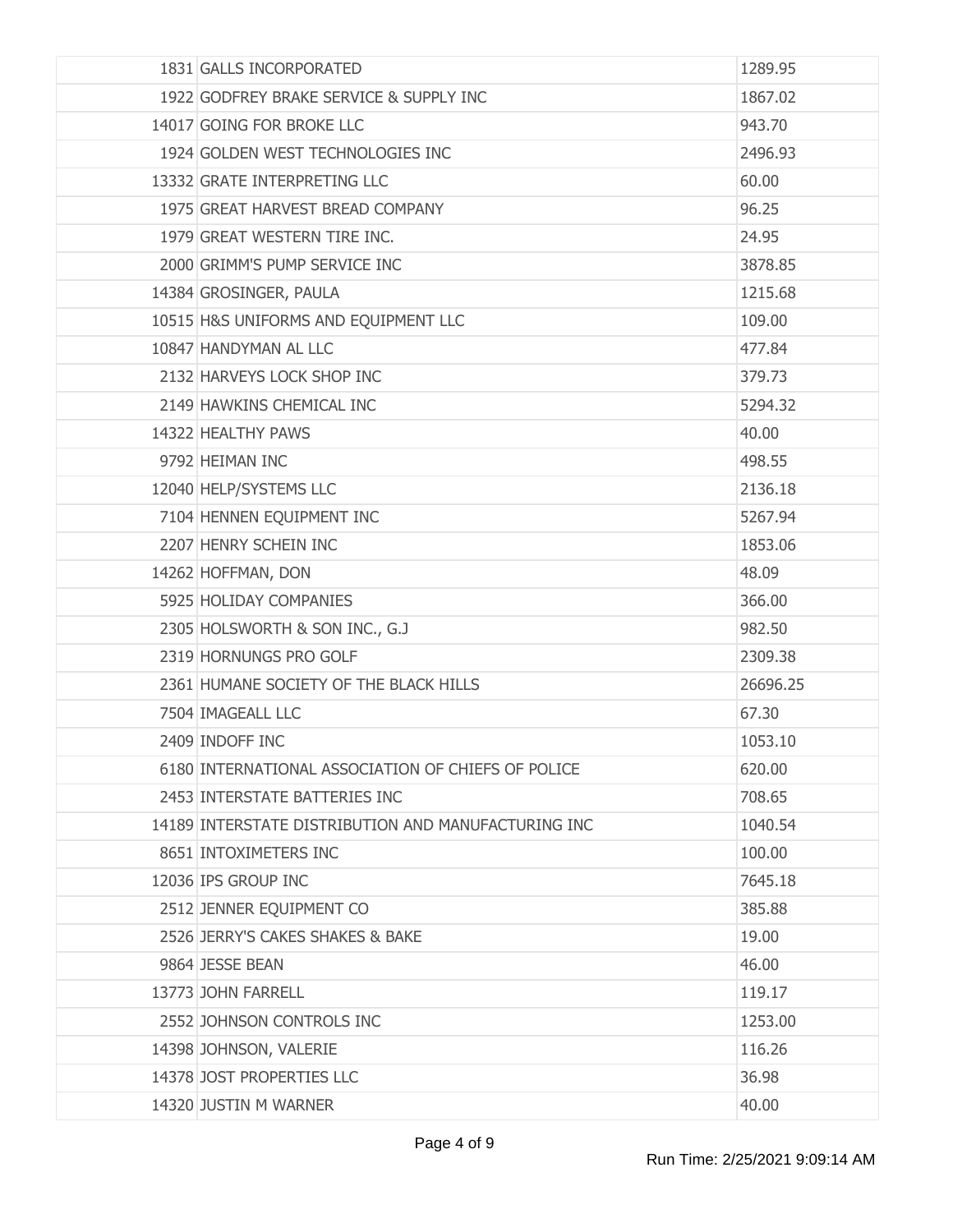| 2664 KENNY'S BODY SHOP INC             | 9417.75    |
|----------------------------------------|------------|
| 2676 KETEL THORSTENSON & CO            | 747.08     |
| 2679 KIEFFER SANITATION INC            | 360.88     |
| 14365 KILLHAM, STEVE                   | 19.39      |
| 2719 KNECHT HOME CENTER                | 116.81     |
| 2772 KT CONNECTIONS INC                | 31442.00   |
| 7820 KTM DESIGN SOLUTIONS              | 80.00      |
| <b>14388 LACROSSE ESTATES</b>          | 15.00      |
| 14389 LACROSSE ESTATES                 | 15.00      |
| 14390 LACROSSE ESTATES                 | 15.00      |
| 14391 LACROSSE ESTATES                 | 15.00      |
| <b>14392 LACROSSE ESTATES</b>          | 15.00      |
| 14393 LACROSSE ESTATES                 | 15.00      |
| 14394 LACROSSE ESTATES                 | 15.00      |
| 14395 LACROSSE ESTATES                 | 15.00      |
| 14396 LACROSSE ESTATES                 | 15.00      |
| 14380 LARSON, JENNIFER                 | 18.21      |
| 2859 LAWSON PRODUCTS INC               | 268.09     |
| 14382 LELACHEUR, AMBER                 | 20.33      |
| 7350 LEXISNEXIS                        | 16537.50   |
| 6816 LIBERTY CHRYSLER CENTER LLC       | 3688.51    |
| 2934 LIFESAVING RESOURCES INC          | 575.00     |
| 2936 LIFT PRO EQUIPMENT COMPANY INC    | 18336.96   |
| 2966 LITTLE PRINT SHOP                 | 33.76      |
| 972 LON CHAU                           | 46.00      |
| 12369 LONGBRANCH CIVIL ENGINEERING INC | 6341.05    |
| 10268 LORI THOMPSON                    | 241.50     |
| 8945 LOYAL PLUMBING                    | 3046.57    |
| 3692 LYNN PEAVEY COMPANY               | 62.50      |
| 3036 M G OIL CO                        | 1129.05    |
| 5652 MA MORTENSON COMPANY              | 5394310.70 |
| 14403 MAAS, LAURA                      | 16.41      |
| 14405 MACKIN, TODD                     | 52.40      |
| 8899 MACQUEEN EMERGENCY GROUP          | 671.83     |
| 14376 MAIDEN, TODD                     | 44.90      |
| 3063 MAINLINE CONTRACTING              | 85889.76   |
| 9793 MARCO                             | 1569.62    |
| 3084 MARCO TECHNOLOGIES INC            | 148.33     |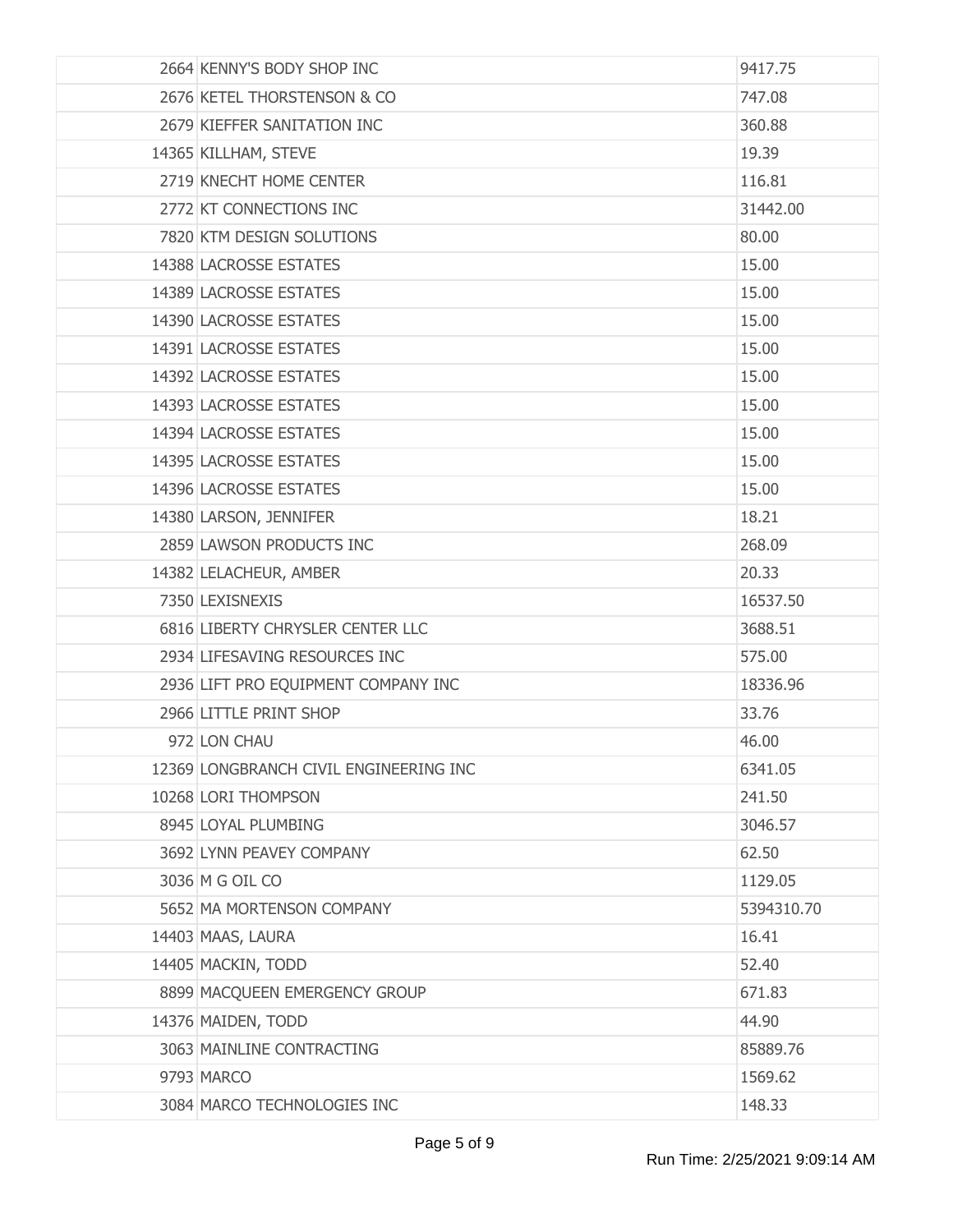| 3115 MATHESON TRI-GAS INC                         | 569.68   |
|---------------------------------------------------|----------|
| 13758 MATRIX SCIENCES INTERNATIONAL INC           | 1848.00  |
| 3136 MCCANN ASSOCIATES INC                        | 4668.00  |
| 14227 MEDLINE INDUSTRIES INC                      | 285.00   |
| 14374 MELAHN, TRISHA                              | 18.66    |
| 3208 MENARDS                                      | 1182.09  |
| 13487 MG OIL CO                                   | 31.79    |
| 3242 MIDCONTINENT COMMUNICATIONS                  | 10005.72 |
| 3243 MIDCONTINENT TESTING LABS INC                | 3259.40  |
| 3252 MIDLAND SCIENTIFIC INC                       | 1274.56  |
| 9153 MIDWEST CONNECT                              | 204.00   |
| 3260 MIDWEST TURF & IRRIGATION                    | 661.71   |
| 13467 MOBILE STORAGE RENTALS INC                  | 190.00   |
| 13772 MONUMENT HEALTH RAPID CITY HOSPITAL INC     | 642.00   |
| 3357 MOTOROLA SOLUTIONS INC                       | 39449.10 |
| 3371 MOUNTAIN STATES SECURITY INC                 | 801.00   |
| 13028 MOVEX INNOVATION                            | 2152.88  |
| 14371 MUELLER, ABIGAIL                            | 22.32    |
| 8047 MUTH HOLDINGS LLC                            | 40.00    |
| 3403 MYTANA LLC                                   | 6398.17  |
| 14419 NATE BEZPALETZ                              | 35.00    |
| 14407 NATIVE AMERICAN SUPPLY                      | 24.70    |
| 3424 NATIVE SUN NEWS                              | 45.00    |
| 3429 NBS GOVERNMENT FINANCE GROUP                 | 10998.13 |
| 3439 NEBRASKA SALT & GRAIN CO                     | 64645.06 |
| 13603 NEW HORIZON LAUNDRY, INC                    | 30.00    |
| 12094 NEXCESS.NET                                 | 14.95    |
| 10597 NORTH CENTRAL INTERNATIONAL INC             | 2130.22  |
| 3525 NORTHERN TRUCK EQUIPMENT CORP                | 4355.64  |
| 3530 NORTHWEST PIPE FITTINGS INC                  | 2926.24  |
| 6586 OFFICE PRIDE BILLING SERVICES                | 1785.00  |
| 3588 OLSON TOWING                                 | 100.00   |
| 14363 ONE SOURCE THE BACKGROUND CHECK COMPANY INC | 332.00   |
| 11668 OVERHEAD DOOR OF RAPID CITY                 | 2394.15  |
| 3625 PACIFIC STEEL & RECYCLING INC                | 372.75   |
| 14362 PAMELA TEANEY THOMAS                        | 1000.00  |
| 3660 PARKWAY CAR WASH INC                         | 80.00    |
| 3601 PENNINGTON COUNTY                            | 23035.84 |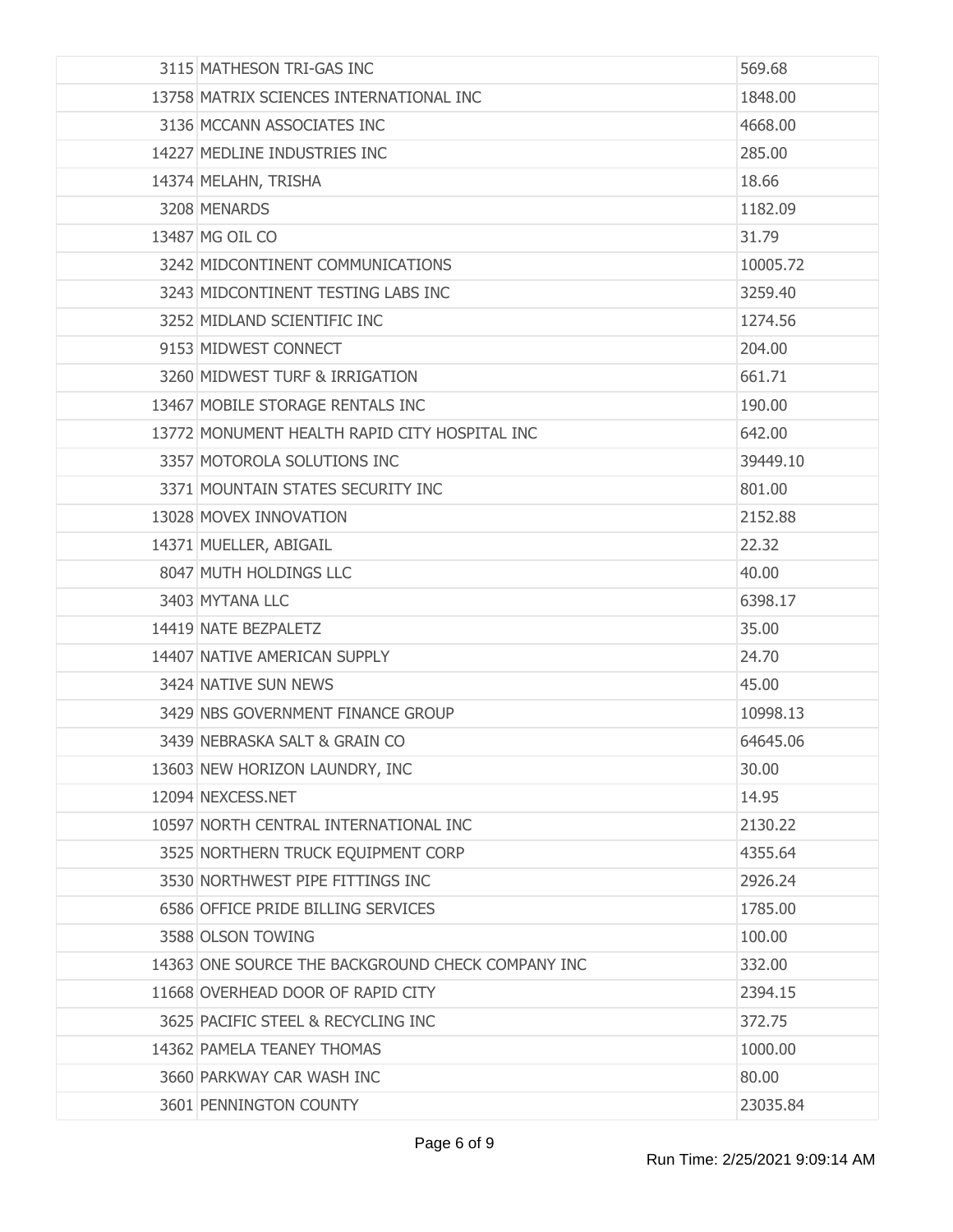| 10946 PERKINS + WILL INC                   | 57815.17 |
|--------------------------------------------|----------|
| 2928 PETE LIEN & SONS INC                  | 250.50   |
| 5474 PHENOMENEX INC                        | 2278.00  |
| 14406 PHILLIPS, PAMELA                     | 82.82    |
| 11706 PHYSICIANS CLAIMS COMPANY            | 5264.55  |
| 10702 PHYSIO WORKS PROF LLC                | 2328.75  |
| 5497 PIONEER BANK & TRUST                  | 35107.94 |
| 5500 PITNEY BOWES                          | 1179.18  |
| 3704 PONDEROSA SPORTSWEAR                  | 28.98    |
| 3722 POWER HOUSE HONDA                     | 136.23   |
| 11354 PRAIRIE AUTO PARTS                   | 3755.95  |
| 3753 PROACTIVE SPORTS INC                  | 374.00   |
| 6215 PROFESSIONAL METAL WORKS LLC          | 560.00   |
| 3785 QED ENVIRONMENTAL SYSTEMS             | 1238.09  |
| 14124 QUEEN CITY ENGINEERING & DESIGN PLLC | 70.00    |
| 14381 RACING MAGPIE                        | 149.99   |
| 12750 RAPID CITY HARDWARE                  | 44.37    |
| 3887 RAPID FIRE PROTECTION INC             | 1834.21  |
| 3895 RAPID ROOTER                          | 175.00   |
| 3898 RAPID TOWING                          | 383.00   |
| 14401 RCS CONSTRUCTION                     | 48.77    |
| 14402 RCS CONSTRUCTION/SPK                 | 45.62    |
| 3938 RDO EQUIPMENT CO                      | 332.25   |
| 3950 RECORD STORAGE SOLUTIONS INC          | 277.90   |
| 3958 RED WING SHOE STORE                   | 637.46   |
| 4040 RICOH USA                             | 24.49    |
| 13088 RISK ADMINISTRATION SERVICES INC     | 3925.00  |
| 14323 ROBERT HECKEL                        | 40.00    |
| 14424 ROBERT L DUNBAR                      | 2173.66  |
| 4061 ROBERT SHARP & ASSOCIATES             | 53.80    |
| 5172 RON WEIFENBACH                        | 244.90   |
| 14353 RONALD HEENAN                        | 165.85   |
| 8646 ROSENBAUER SOUTH DAKOTA LLC           | 107.35   |
| 4125 RUNNINGS SUPPLY INC                   | 803.29   |
| 4182 SAM'S CLUB                            | 1006.11  |
| 4189 SAND SCRIPTS                          | 29.75    |
| 14369 SBC ARCHWAY V LLC/SPK                | 538.11   |
| 4330 SERVALL UNIFORM/LINEN CO INC          | 453.56   |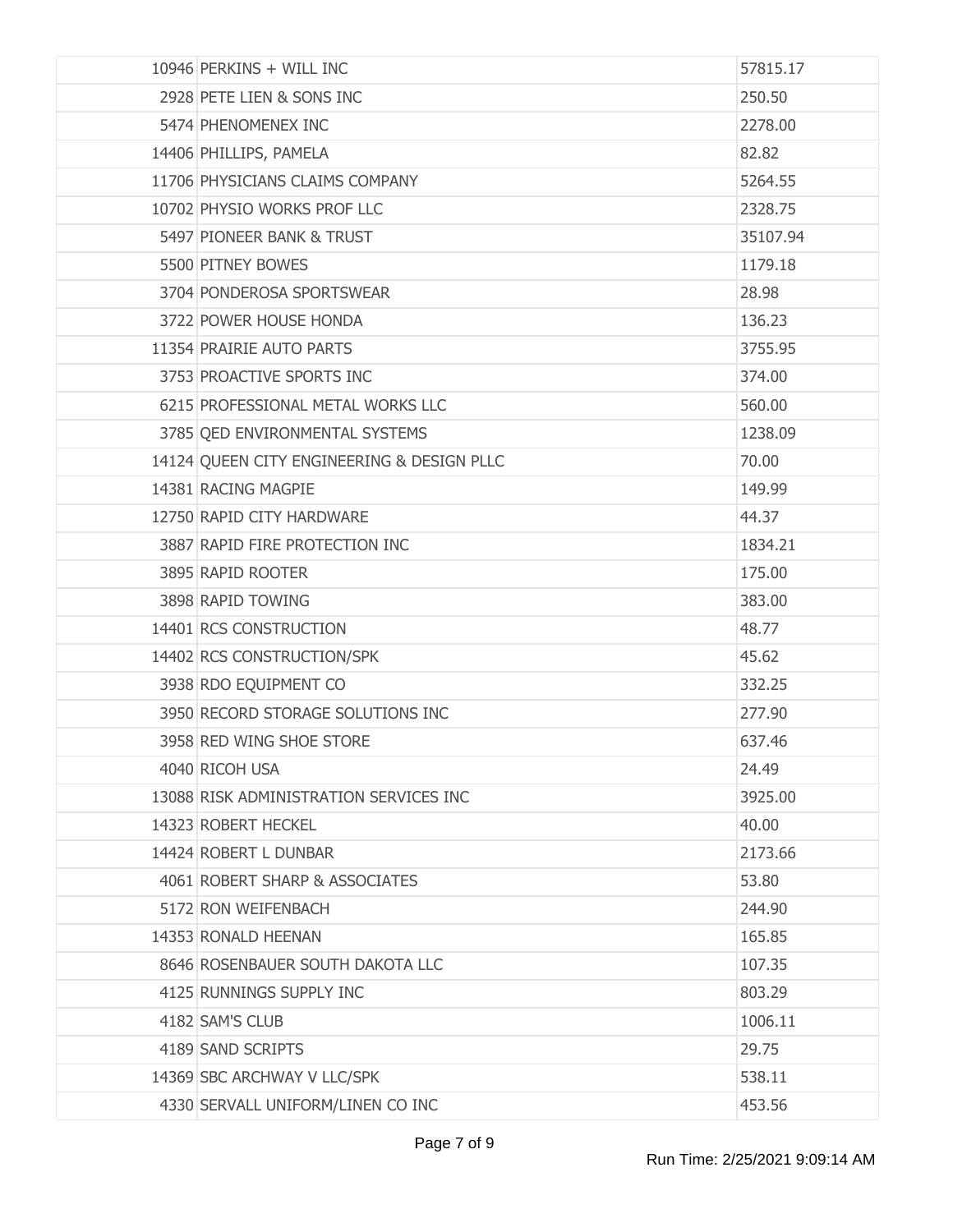| 13529 SERVPRO OF RAPID CITY               | 1144.00   |
|-------------------------------------------|-----------|
| 14321 SHELBY AND JOSEPH KEETON            | 40.00     |
| 4359 SHERWIN-WILLIAMS COMPANY             | 291.52    |
| 4360 SHI INTERNATIONAL CORP               | 112650.65 |
| 4366 SHOENER MACHINE & TOOL INC           | 25.00     |
| 14410 SIDNEY SWANSON                      | 247.04    |
| 4390 SIGNS NOW                            | 162.27    |
| 10772 SIMON NORTH REGION SD               | 593.38    |
| 4405 SIMPSON'S PRINTING                   | 418.00    |
| 4415 SIRCHIE FINGER PRINT LABORATORIES    | 2785.35   |
| 4417 SISTER CITIES INTL                   | 810.00    |
| 9651 SITEWORKS                            | 53.00     |
| 6758 SKYLINE SIGNS & LIGHTING             | 5247.87   |
| 4477 SOIL CONTROL LAB                     | 349.00    |
| 4483 SONNEL TECHNOLOGIES LLC              | 7782.84   |
| 4507 SOUTH DAKOTA FIREFIGHTERS ASSOC      | 100.00    |
| 4520 SOUTH DAKOTA OVERHEAD DOORS          | 3000.00   |
| 10486 SRIXON/CLEVELAND GOLF/XXIO          | 832.50    |
| 2332 STAN HOUSTON EQUIP CO INC            | 222.15    |
| 4599 STAPLES ADVANTAGE                    | 400.14    |
| 4608 STATE FIRE MARSHAL TRAINING DIVISION | 500.00    |
| 4605 STATE INDUSTRIAL PRODUCTS            | 597.56    |
| 4504 STATE OF SOUTH DAKOTA                | 31644.57  |
| 14399 STEEN, LAEF                         | 50.82     |
| 14330 STEVEN ARNESON                      | 74.00     |
| 4676 STRYKER SALES CORPORATION            | 501.22    |
| 14400 STUCKER, AARON                      | 13.06     |
| 4684 STURDEVANT'S AUTO PARTS              | 2637.07   |
| 4685 STURDEVANT'S REFINISH SUPPLY CENTER  | 109.10    |
| 12188 SUMMIT COMPANIES                    | 1244.00   |
| 4707 SUPER LUBE                           | 84.00     |
| 12493 TABLEROCK INC                       | 40.00     |
| 4765 TDG COMMUNICATIONS INC               | 130.00    |
| 10587 TEGRA GROUP INC                     | 58810.26  |
| 12772 TELEFLEX LLC                        | 1715.50   |
| 9769 TELEIRA                              | 165.00    |
| 8820 THECO INC                            | 118.58    |
| 4817 THOMSON REUTERS - WEST               | 1535.14   |